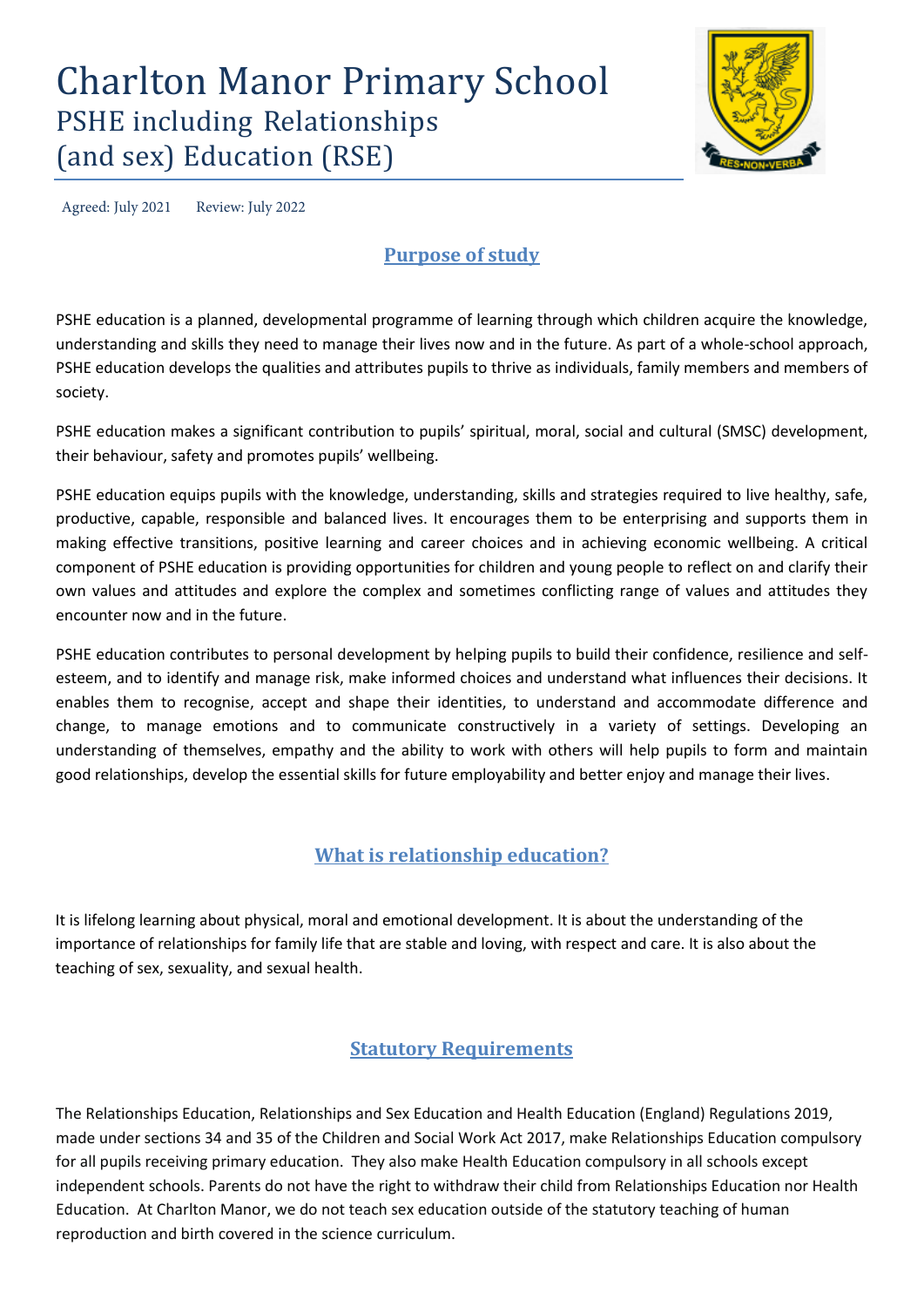#### **Aims**

The overarching aim for PSHE education is to provide pupils with:

- accurate and relevant knowledge
- opportunities to turn that knowledge into personal understanding
- opportunities to explore, clarify and if necessary challenge, their own and others' values, attitudes,
- beliefs, rights and responsibilities

• The skills, language and strategies they need in order to live healthy, safe, fulfilling, responsible and balanced lives.

The aims of relationships and sex education (RSE) at our school are to:

- Help pupils develop feelings of self-respect, confidence and empathy
- Create a positive culture around issues of relationships and sexuality
- Provide a framework in which sensitive discussions can take place
- Prepare pupils for puberty, and give them an understanding of sexual development and the importance of health and hygiene
- Teach pupils the correct vocabulary to describe themselves and their bodies

### **Teaching and learning**

PSHE is approached through discussions to find out what our pupils already know, understand, are able to do and are able to say. We introduce new and more challenging learning, while building on what has gone before, which reflects and meets the personal developmental needs of the children.

We may do this through:

- **Circle Time**
- **Discussions about local and national news**
- Whole school assemblies
- **E** Stories
- Raising awareness about child mental health, anti- bullying and Junior Citizen events
- **Guest Speakers**
- **Safer Internet Day**
- Cross-curricular links with Science, Computing, RE, English, Maths and History.

At Charlton Manor we offer a wide variety of teaching and learning styles within PSHE and RSE education, with an emphasis on interactive learning and the teacher as facilitator. We link the PSHE to other whole school approaches, to pastoral support, and provide a setting where the responsible choice becomes the easy choice.

We take a positive approach which does not attempt to induce shock or guilt but focuses on what children and young people can do to keep themselves and others healthy and safe and to lead happy and fulfilling lives.

Pupils are provided with information which is realistic and relevant and which reinforces positive social norms. We encourage children to reflect on their learning and the progress they have made, and to transfer what they have learned to say and to do from one school subject to another, and from school to their lives in the wider community.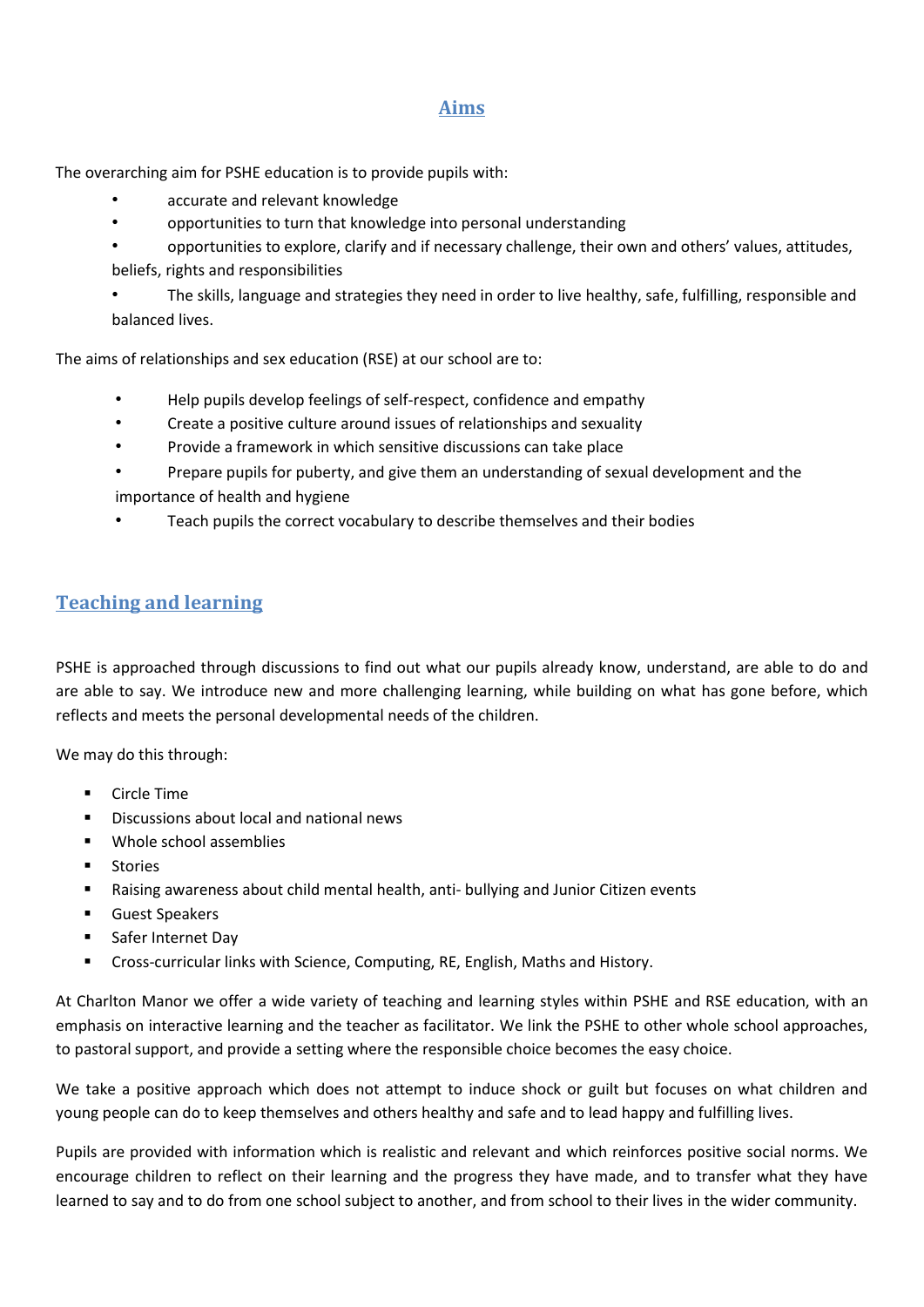PSHE is embedded within other efforts to ensure children and young people have positive relationships with adults, feel valued and where those who are most vulnerable are identified and supported. At Charlton Manor, we provide opportunities for children and young people to make real decisions about their lives, to take part in activities which simulate adult choices and where they can demonstrate their ability to take responsibility for their decisions. The school provides a safe and supportive learning environment where children and young people can develop the confidence to ask questions, challenge the information they are offered, draw on their own experiences. At Charlton Manor we appreciate that social media is very often a big part of our pupils' lives and that from this, safeguarding issues may arise. Therefore healthy Online Relationship is taught as part of the Relationships theme.

RSE is alongside the current Science curriculum. The Relationships Education, RSE, and Health Education (England) Regulations 2019 have made Relationships Education compulsory in all primary schools. The national curriculum for science also includes subject content in related areas, such as the main external body parts, the human body as it grows from birth to old age (including puberty) and reproduction in some plants and animals. As this subject is statutory, parents do not have the right to withdraw their child/children from these lessons.

#### **National Curriculum Science Programme of Study:**

#### **Key Stage 1:**

Animals, including humans

- identify, name, draw and label the basic parts of the human body and say which part of the body is associated with each sense
- notice that animals, including humans, have offspring which grow into adults
- find out about and describe the basic needs of animals, including humans, for survival (water, food and air)
- describe the importance for humans of exercise, eating the right amounts of different types of food, and hygiene

#### **Key Stage 2:**

Living things and their habitats

- describe the differences in the life cycles of a mammal, an amphibian, an insect and a bird
- describe the life process of reproduction in some plants and animals

Animals, including humans

• describe the changes as humans develop to old age

#### Evolution and inheritance

• recognise that living things produce offspring of the same kind, but normally offspring vary and are not identical to their parents

Pupils need to be given accurate information and helped to develop skills to enable them to understand difference and respect themselves and others; and for the purpose of preventing and removing prejudice. A planned, progressive programme of RSE gradually and appropriately begins to prepare our children for adult life. It teaches the skills they need to fully manage the natural physical and emotional changes that will happen to them as they grow and mature into healthy, confident and responsible adults.

RSE is taught to each year group, starting in Reception.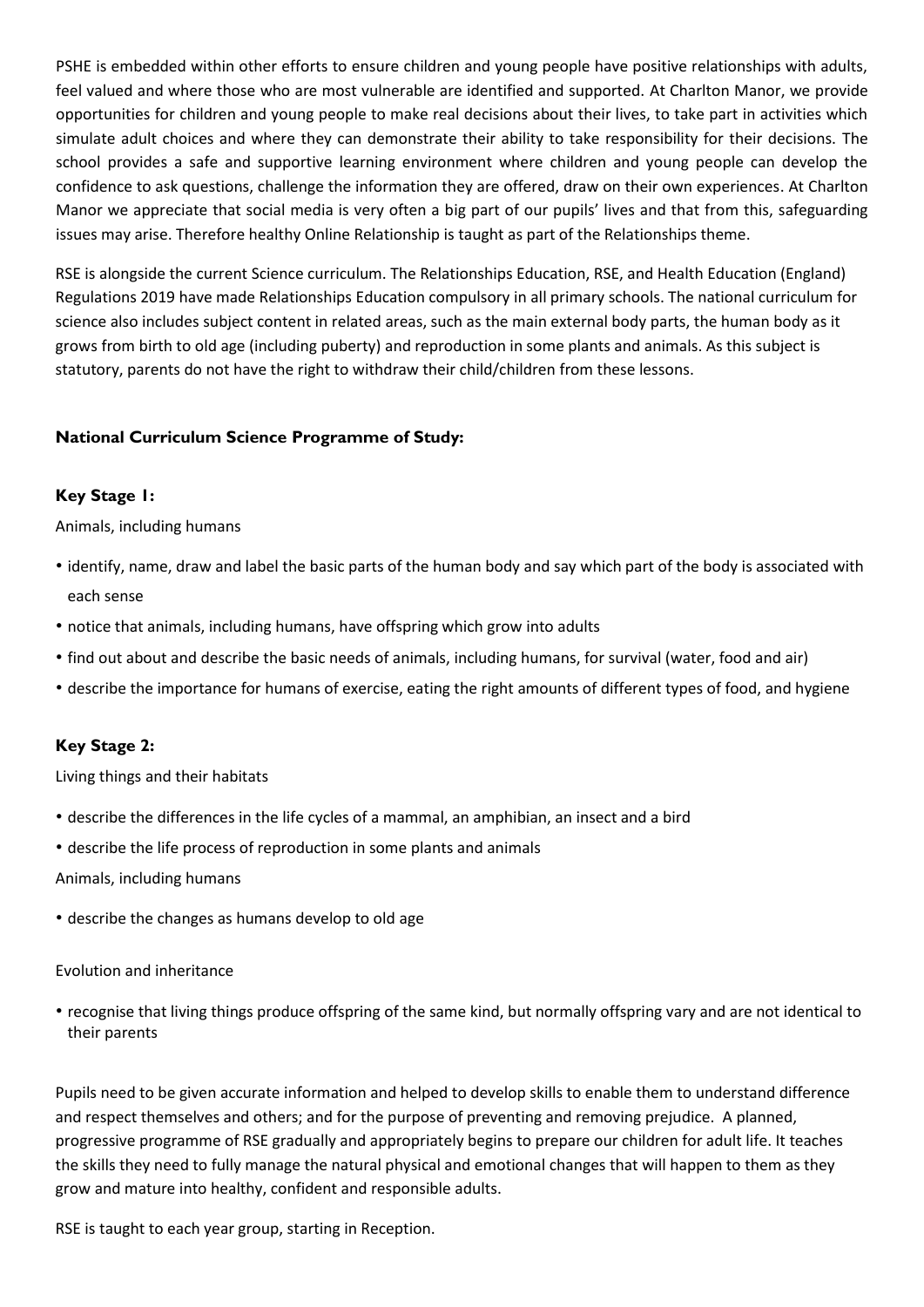RSE is taught within the personal, social, health and economic (PSHE) education curriculum. Biological aspects of RSE are taught within the science curriculum, and other aspects are included in religious education (RE).

Relationships education focuses on teaching the fundamental building blocks and characteristics of positive relationships including:

- Families and people who care for me
- Caring friendships
- Respectful relationships
- Online relationships
- Being safe

These areas of learning are taught within the context of family life, taking care to ensure that there is no stigmatisation of children based on their home circumstances (families can include single parent families, LGBT parents, families headed by grandparents, adoptive parents, foster parents/carers amongst other structures) along with reflecting sensitively that some children may have a different structure of support around them (for example: looked after children or young carers).

RSE lessons will be delivered by class teachers using resources such as books, texts and pictures. Where teachers feel videos would support the teaching of RSE topics effectively, appropriate videos may be used to teach RSE. Where used, these will be available to view prior to the teaching of the lesson.

Relationship and sex education is usually delivered in mixed gender groups. However, there may be occasions where single gender groups are more appropriate and relevant.

We value the relationship between the school and the parents and carers of pupils. In implementing the RSE curriculum, we seek to be transparent about what is being taught and the way in which it is delivered. Prior to the teaching of a unit, correspondence with parents and carers will outline the content of up-coming lessons as well as the year group's curriculum, and it will be possible to contact staff prior to teaching to discuss the curriculum if this is needed. Additionally, the curriculum and year group outlines of these will be available on the school website. By doing this, the school seeks to be clear about what RSE entails, put parents and carers at ease with regards to what their children are learning, as well as support those who wish to discuss these topics at home with their children before or in tandem with what is being taught at school.

The curriculum is taught with an aim to educate, not promote a particular viewpoint above another. Teachers will establish a class code of conduct to ensure children have a safe environment in which to discuss different opinions while upholding the school's shared values of diversity and respect. Time for sharing ideas and reflecting on what has been taught will be included in lessons when and where relevant.

For year 5 and 6 pupils, relevant topics including drugs, gangs and crime will be covered by trained professionals as much as this is possible.

It is important that relationships and sex education is available to all learners, including more vulnerable children and those with special educational needs. Lessons will be planned and delivered with an approach of inclusivity that gives all learners a voice, allowing access and participation for all.

# **Planning**

Planning is formed through following themes as set out in the medium term plans, with a focus on the core themes of **Health & Wellbeing, Relationships, and Living in the Wider World**. There is flexibility for teachers to address class issues, local and national issues as well as pupil voice activities (student council).